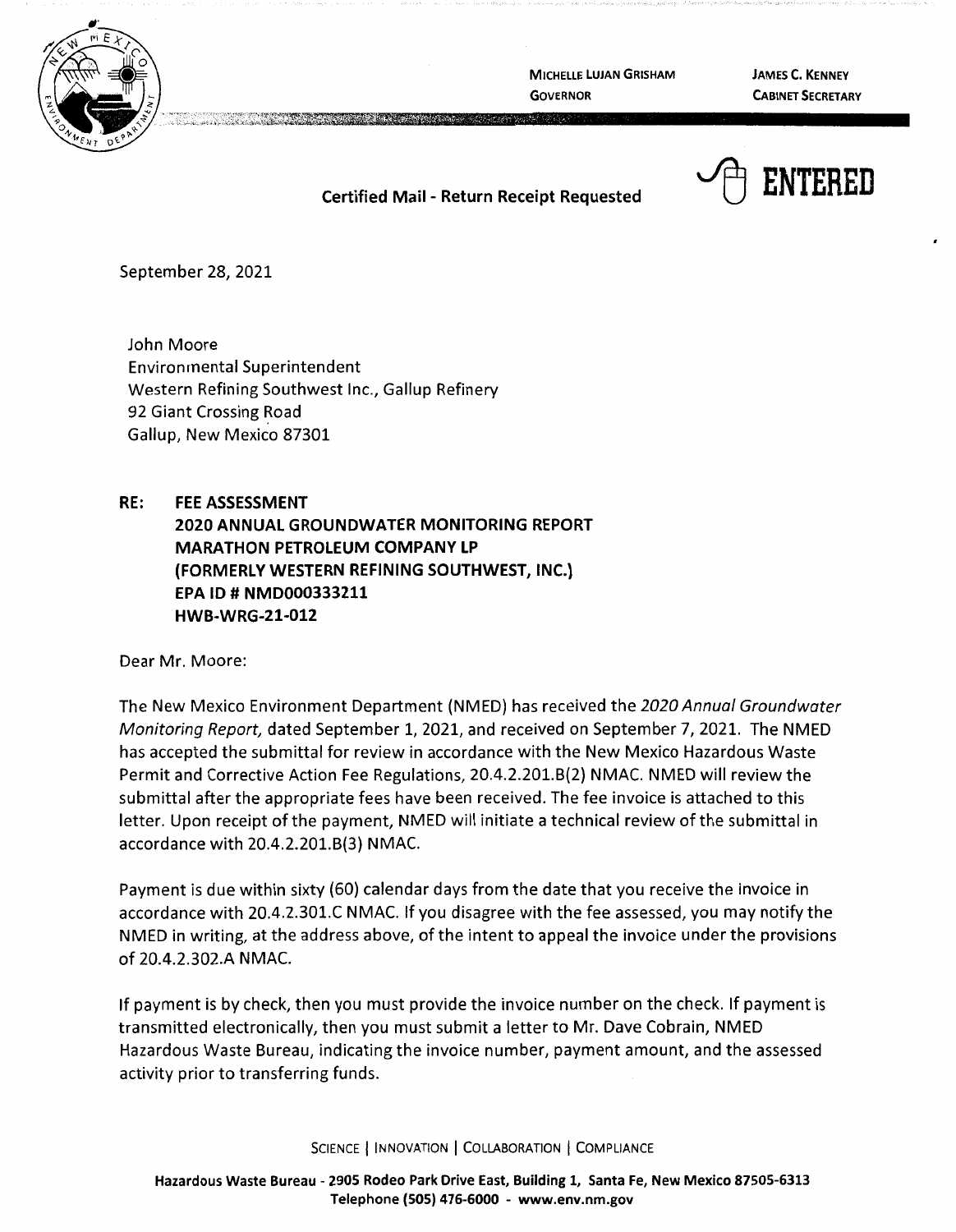Mr. Moore September 28, 2021 Page 2

If you have any questions regarding this letter, please contact Michiya Suzuki of my staff at 505- 690-6930.

╲

Sincerely,

/1,

Dave Cobrain Program Manager Hazardous Waste Bureau

cc: J. Sanchez, NMED HWB L. Tsinnajinnie, NMED HWB M. Suzuki, NMED HWB